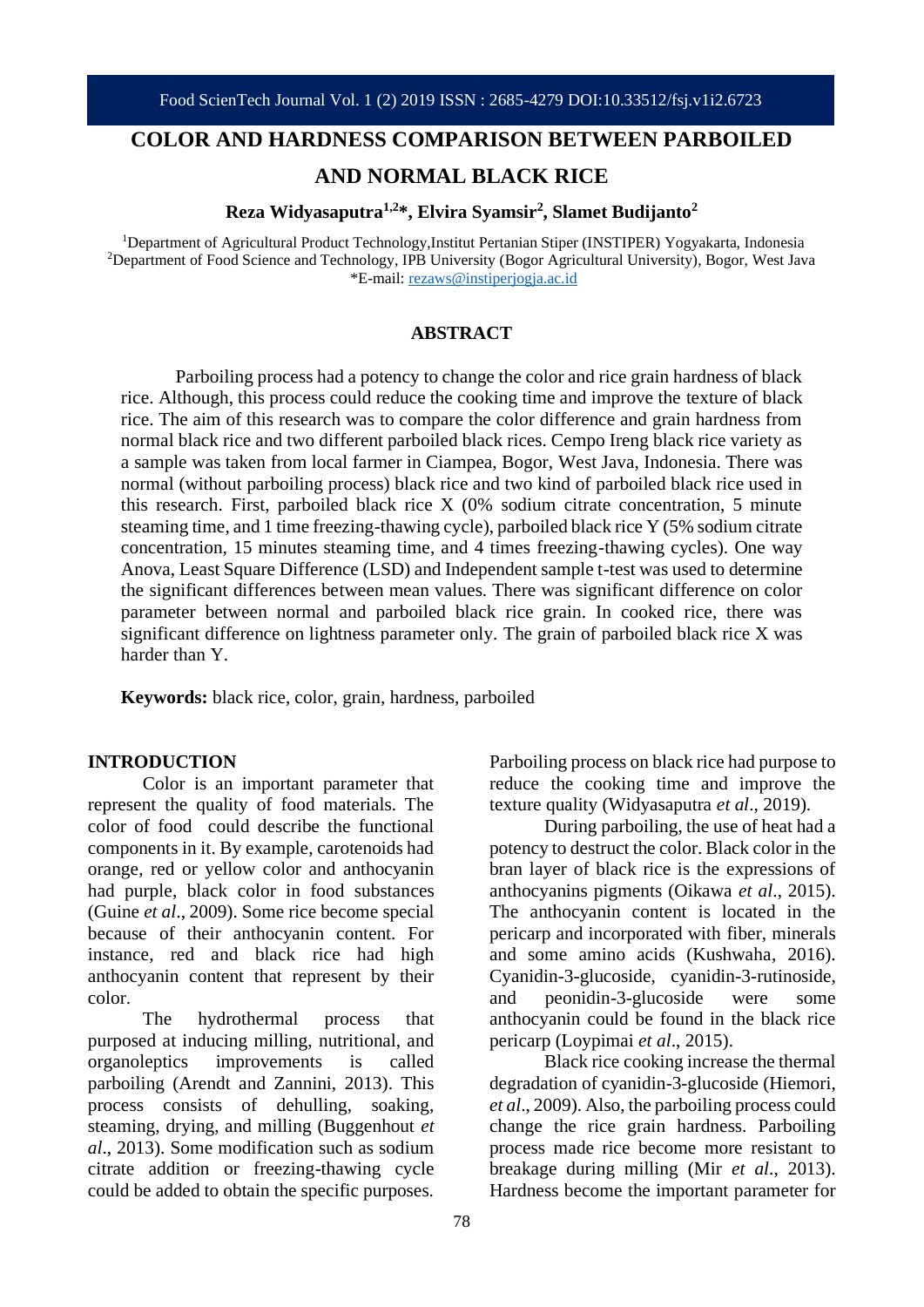## *Widyasaputra R et al.*

storage and transportation. Consumer prefer the whole milled grain rice rather than the breakage one.

The purpose of this research was to compare the color difference and grain hardness from normal black rice and two different parboiled black rice. This comparation result was used as maximum and minimum factor in process optimization of parboiled black rice.

# **MATERIALS AND METHODS Materials**

Cempo Ireng black rice variety as a sample was taken from local farmer in Ciampea, Bogor, West Java, Indonesia. The other materials such as sodium citrate and distilled water were taken from Setia Guna chemicals store, Bogor, West Java, Indonesia. **Parboiling Process of Black Rice**

# The process consisted of soaking, steaming under pressure, freezing, thawing, and drying. Soaking was prepared by using sodium citrate solution and distilled water at rice/water ratio of 1:2 (w/v) for 30 minute. Steaming was done by using Hirayama Hiclave HVE-50 (Hirayama Manufacturing Corp., Saitama, JP) in 1.1 bar pressure. One cycles of freezing was carried out with by using LG GR-M712YLA freezer (LG Corp., Seoul, KR) in -20  $\pm$  2 °C for 22 hours and thawing was performed with LG GR-M712YLA refrigerator (LG Corp., Seoul, KR) in  $4 \pm 2$ °C for 40 miute then left under running water in room temperature for 20 minute. Drying process was done by using Memmert UF-110 universal oven (Memmert GmbH, Schabach, DE).

# **Experimental Design**

Two kind of black rice were analyzed. That were parboiled black rice X (0% sodium citrate concentration, 5 minute steaming time, and 1 time freezing-thawing cycle), parboiled black rice Y (5% sodium citrate concentration, 15 minutes steaming time, and 4 times freezing-thawing cycles). Independent sample t-test was used to determine the significant differences between mean values using the SPSS V.22 Statistical Software Program (SPSS Inc. Chicago, IL, USA). The normal black rice (without parboiling process) was also analyzed to be a reference. Anova one way analysis and Least Square Difference (LSD)

were used to determine the significant differences between normal black rice, parboiled black rice X and Y.

## **Total Color Difference for Rice Grain and Cooked Rice**

Color measurement was conducted by using Chromameter CR300 Minolta (Konica Minolta Sensing Singapore Pte Ltd., Pandan Gardens, SG). Rice grain or cooked rice sample was placed on the transparent dish then measured with Chromameter. The measurement resulted  $L^*$ ,  $a^*$ , and  $b^*$ .  $L^*$ value represent the lightness from dark to light (0- 100). a\* value showed the red to green chromatic color, a+ for red color and a- for green color. b\* value showed blue to yellow chromatic color, b+ for yellow color and b- for blue color. The normal black rice color value was used as a reference. Total color difference was counted by using the equation:

$$
\Delta E^* ab = \sqrt{\left(\Delta L^*\right)^2 + \left(\Delta a^*\right)^2 + \left(\Delta b^*\right)^2}.
$$

# **Rice Grain Hardness**

The hardness of grain after parboiling without re-cooking was determined as the rice grain hardness. This analysis was performed by using Kiya Grain Hardness Tester Instrument (Kiya Seisakusho Co. Ltd., Kawagoe, JP). Ten grains of black rice sample were tested. The needle was set to 0. The grain was pressed by using tester spindle until it sounds "crack". The needle would show the hardness value in kg.

# **RESULTS AND DISCUSSION**

Before compared two kind of parboiled black rice, the normal black rice was analyzed. The result of analysis was showed in Table 1. Cooking process lower the lightness  $(L^*)$  and blue-yellow chromatic color (b\*) value of black rice. But, the red-green chromatic color (a\*) of cooked black rice was higher than rice grain. The anthocyanin dissolution from rice to the water during cooking process made the cooked black rice had darker color than rice grain. Anthocyanin was the water soluble pigment that could be extracted during cooking process of colored rice (Handayani *et al*., 2014). The water dispersed anthocyanin into the all surface of cooked rice.

The individual rice grain color difference between normal black rice,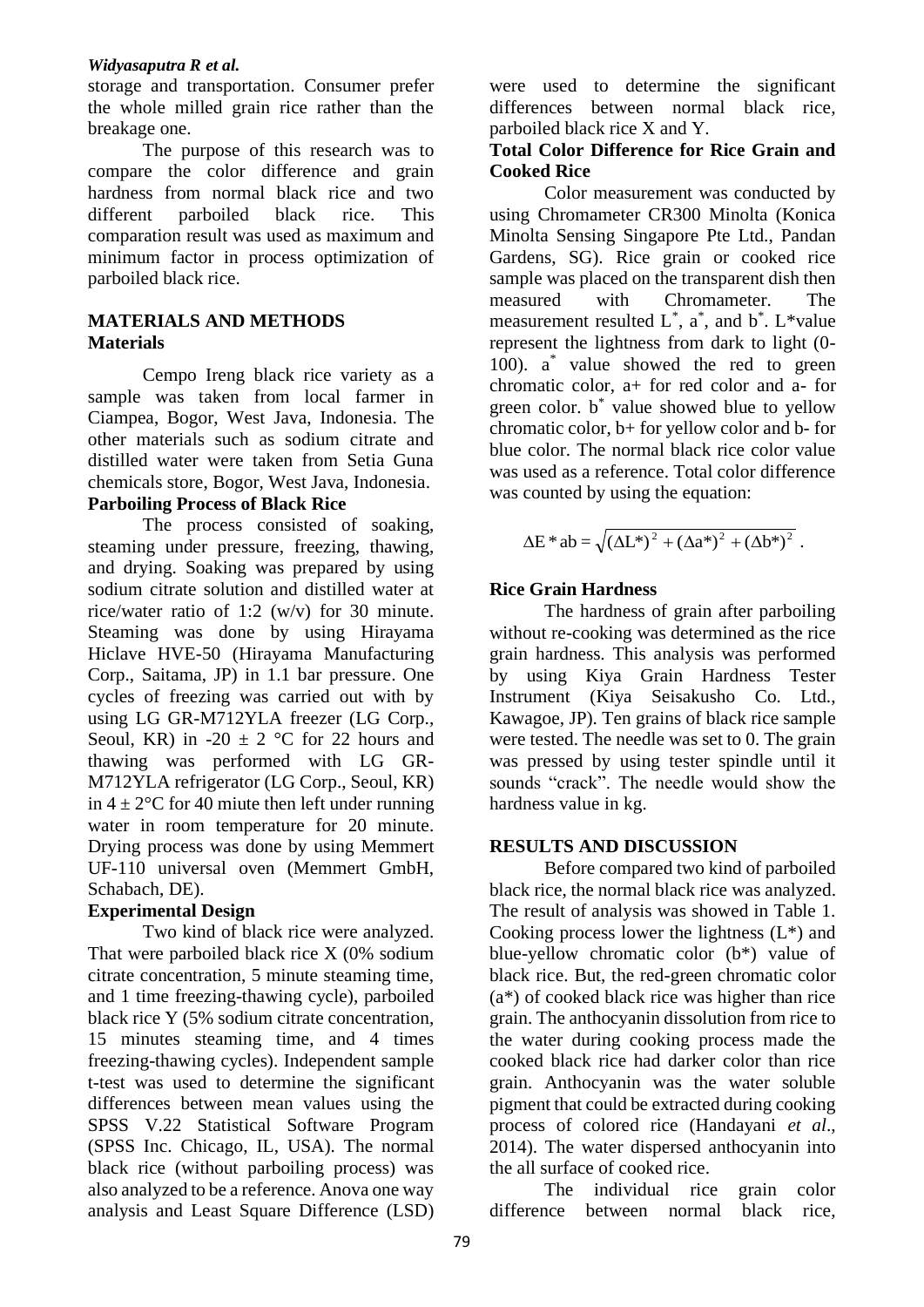#### *Color and Hardness Comparison Between.....*

parboiled black rice X, and Y could be found in Table 2. There was significant difference  $(\alpha=0.05)$  between normal black rice and parboiled black rice in Lightness (L\*), redgreen chromatic color (a\*) and blue-yellow chromatic color parameter (b\*). But, the difference between parboiled black rice X and Y in all  $(L^*, a^*, b^*)$  color parameter was not significant.

| Parameters               | Values $\pm$ Standard Deviation |  |
|--------------------------|---------------------------------|--|
| Rice Grain Color**       |                                 |  |
| $L^*$                    | $27.78 \pm 0.13$                |  |
| $a^*$                    | $3.89 \pm 0.11$                 |  |
| $b^*$                    | $2.66 \pm 0.01$                 |  |
| Cooked Rice Color**      |                                 |  |
| T *                      | $18.10 \pm 0.18$                |  |
| $a^*$                    | $7.02 \pm 0.16$                 |  |
| $\rm b^*$                | $1.85 \pm 0.04$                 |  |
| Rice Grain Hardness (kg) | $5.60 \pm 0.20$                 |  |

|  | Table 1. Physical characteristic of cempo ireng black rice variety |  |  |
|--|--------------------------------------------------------------------|--|--|
|--|--------------------------------------------------------------------|--|--|

\*\*Source: (Widyasaputra, Syamsir, and Budijanto 2019); L<sup>\*</sup> = Lightness; a<sup>\*</sup> = red-green chromatic color; b<sup>\*</sup> = blue-yellow chromatic color

Parboiling process could change the lightness of black rice became darker than before. This could happen because the soaking process in parboiling process helped water soluble component such as anthocyanin

pigment to leach out from the rice bran (Tang *et al*., 2016). After leached out, the pigment was well dispered into the surface area of black rice.

Table 2. Rice grain color (CIE  $L^*$ ,  $a^*$ ,  $b^*$ ) comparation between normal black rice, parboiled black rice X and parboiled black rice Y

| Parameters | Normal Black Rice**      | Parboiled Black Rice X | Parboiled Black Rice Y   |
|------------|--------------------------|------------------------|--------------------------|
|            | $27.78 \pm 0.13^{\circ}$ | $19.70 + 0.82^b$       | $20.03 \pm 0.75^{\circ}$ |
| $a^*$      | $3.89 \pm 0.11^{\circ}$  | $2.29 + 0.59^b$        | $1.48 + 0.49^b$          |
| $h^*$      | $2.66 \pm 0.01^{\circ}$  | $0.65 + 0.18^b$        | $0.52 + 0.21^b$          |

<sup>a</sup> the numbers in the same row with same letter did not have significant difference  $(\alpha=0.05)$ ; \*\*Source:(Widyasaputra *et al*., 2019);  $L^*$  = Lightness;  $a^*$  = red-green chromatic color;  $b^*$  = blue-yellow chromatic color

Table 3 showed the comparation of cooked rice color parameter between normal, parboiled X and Y black rice. The one way Anova test showed that there was significant difference  $(\alpha=0.05)$  between lightness value (L\*) of normal black rice and parboiled black rice. But it did not have significant difference in red-green chromatic color parameter (a\*) and blue-yellow chromatic colorparameter (b\*) between normal and parboiled black rice. Also, there was no significant difference between parboiled black rice X and Y in all individual color parameter (CIE  $L^*$ ,  $a^*$ ,  $b^*$ ).

The cooked rice of parboiled black rice tended to have brighter color than normal black rice. Cooked parboiled black rice had been passed two time cooking process. Firstly, when it was parboiled. Secondly, when it was recooked. It made higher anthocyanin lost than normal black rice. Anthocyanin pigment in colored rice dissolve to the water during cooking process (Handayani *et al*., 2014).

Table 3. Cooked rice color (CIE  $L^*$ ,  $a^*$ ,  $b^*$ ) comparation between normal black rice, parboiled black rice X and parboiled black rice Y

| Parameters | Normal Black Rice** | Parboiled Black Rice X     | Parboiled Black Rice Y      |
|------------|---------------------|----------------------------|-----------------------------|
|            | $18.1 + 0.18^b$     | $20.27 + 0.57^{\rm a}$     | $21.50 + 0.77$ <sup>a</sup> |
|            | $7.02 \pm 0.16^a$   | $7.17 + 0.73^{\circ}$      | $6.10 + 0.78$ <sup>a</sup>  |
|            | $1.85 + 0.04^a$     | $1.95 + 0.27$ <sup>a</sup> | $2.27 + 0.70^{\circ}$       |

<sup>a</sup> the numbers in the same row with same letter did not have significant difference ( $\alpha$ =0.05)

*Food ScienTech Journal Vol. 1 (2) 2019* 80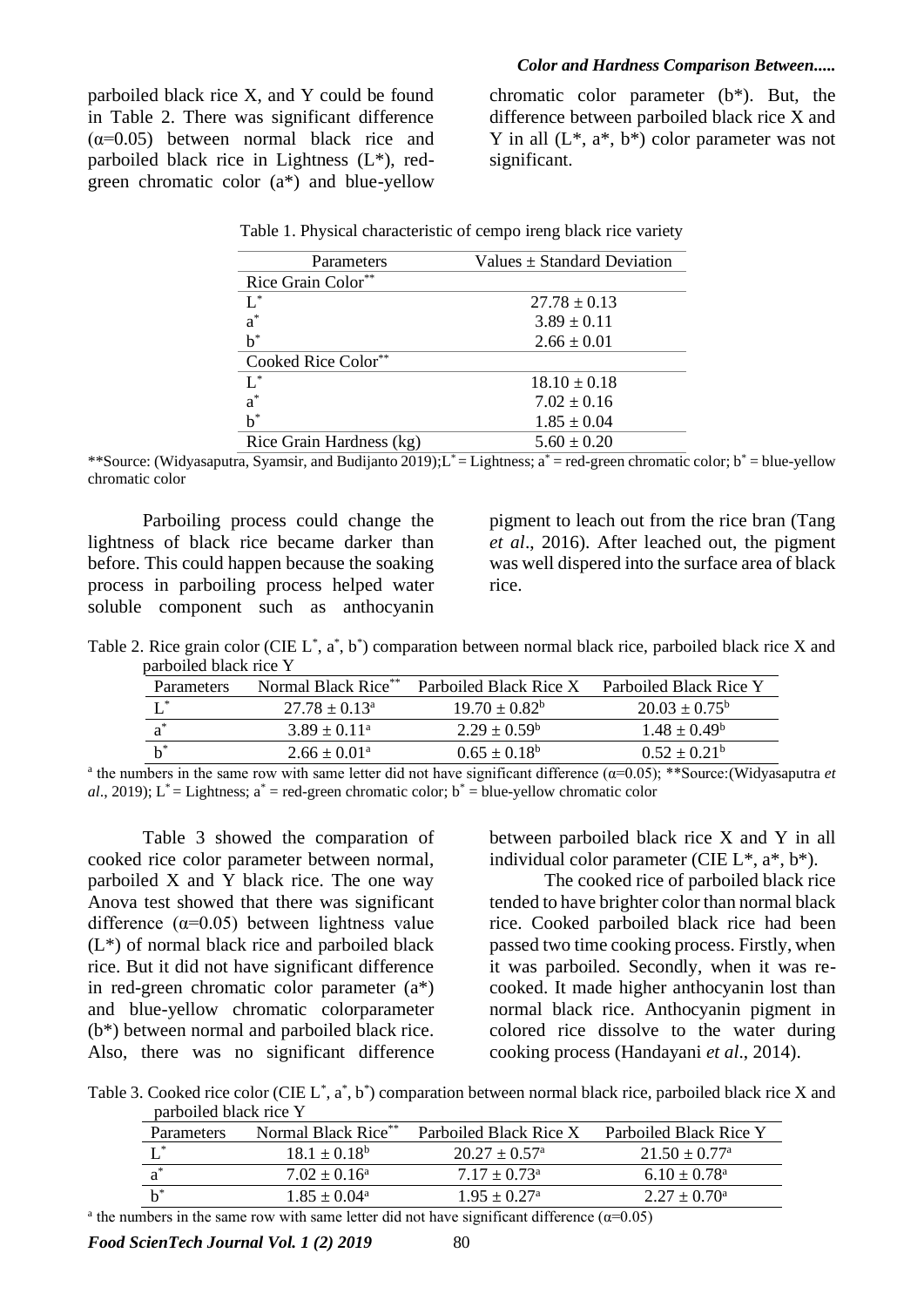

<sup>a</sup> the numbers in the same row with same letter did not have significant difference ( $\alpha$ =0.05)

Figure 1. Total Color Difference of Rice Grain, Cooked Rice (ΔE), and Rice Grain Hardness (kg) Comparation between Parboiled Black Rice X and Parboiled Black Rice Y

The independent sample t-test showed that there was significant difference  $(\alpha=0.05)$ between parboiled black rice X and Y on total color difference of cooked rice and rice grain hardness parameter. But, the total color difference of rice grain was not significant. After re-cooking, parboiled black rice Y had higher total color difference than X. Sodium citrate addition on parboiled black rice Y was higher than X. The addition of sodium citrate solution helped rice to resist the Anthocyanin. The anthocyanin degradation could be prevented by reducing the pH value with the addition of citric acid (Patras *et al*., 2010).

Generally, parboiled black rice had higher grain hardness than unparboiled. This result was in line with parboiled white rice. Parboiling process could increase the rupture force of white rice (Taghinezhad *et al*., 2015). Parboiled black rice Y had lower grain hardness than X. The sodium citrate addition in parboiled black rice Y was higher than X. This condition made rice had more porous structure (Husain *et al*., 2007). Rice became more brittle and easily broken. Soaking in parboiling process also reduced the broken grain percentage (Ayamdoo *et al*., 2013).

# **CONCLUSION**

The difference of normal black rice and parboiled black rice lightness, red-green chromatic colorand blue-yellow chromatic color was significant. There was significant difference between lightness value of normal black rice and parboiled black rice. Parboiled black rice X had significant difference with parboiled black rice Y on total color difference of cooked rice and rice grain hardness parameter. Although, the parboiled black rice color reduction X was bigger than Y, the difference was not significant. In cooked rice, parboiled black rice Y had bigger color reduction than X. The grain of parboiled black rice X was harder than Y.The total color difference of cooked rice and rice grain hardness result could be used as a maximum and minimum factor in process optimization.

## **ACKNOWLEDGEMENT**

Facilities provided by Agroindustry Laboratory, Technology Research and Application Body (BPPT), Puspiptek Serpong, South Tangerang are gratefully acknowledged.